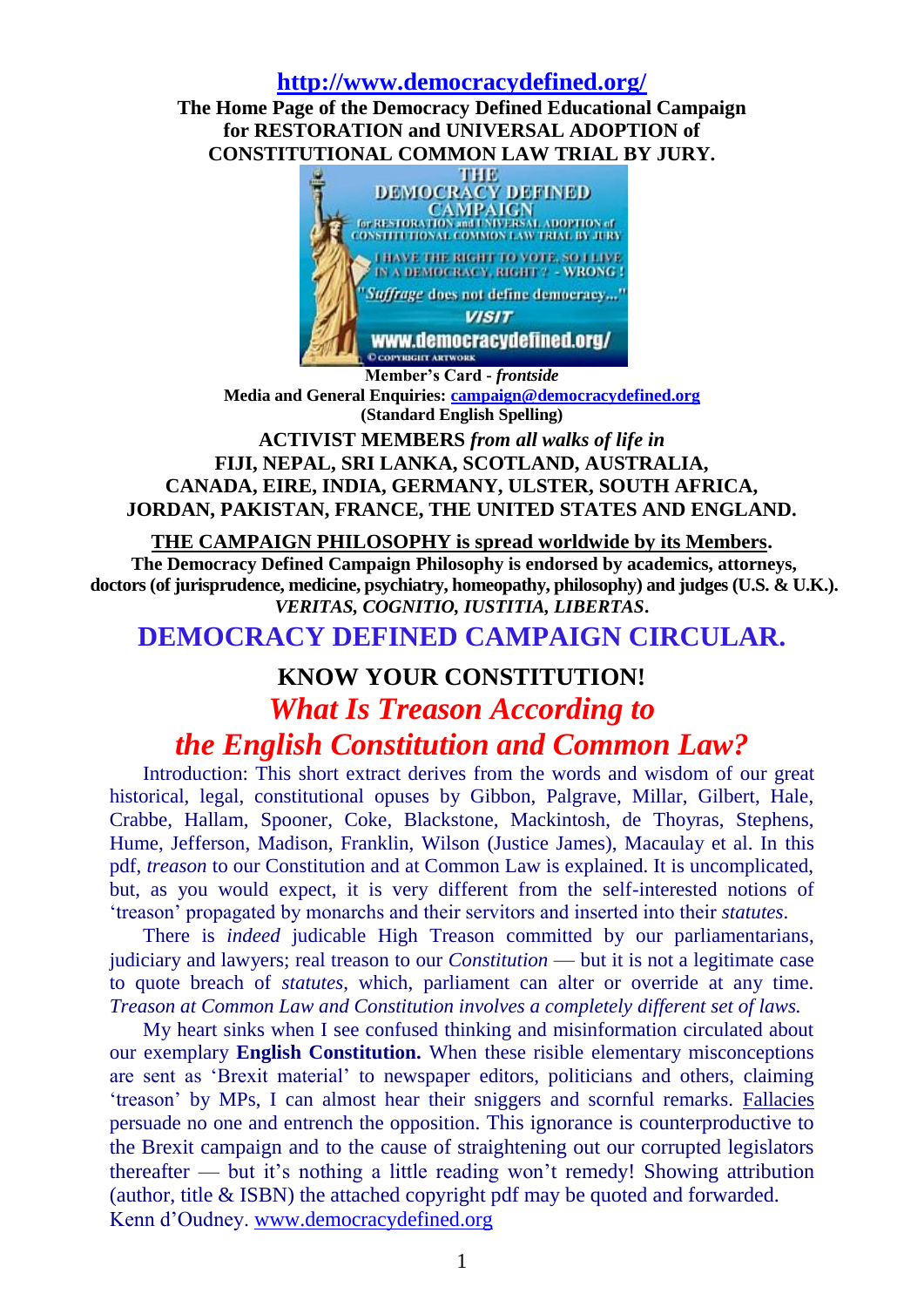Friends,

**The world-respected English Constitution** is comprised of legem terræ; the Law of the Land *Articles* at 1215, also known specifically as "the common law."<sup>1</sup> It is enforced through the Constitutional Common Law Trial by Jury Justice System. The People judge, vet, decide (make) and enforce the Law of the Land by **judicium**; that is, their verdicts, judgements and sentences at Common Law Trial by Jury which thus forms the final, supreme legislature and judicature in the land. The 1215 Great Charter Constitution is virtually immutable. This is because legitimate amendment to or repeal of any Article of Magna Carta may be put into effect only by the greatest mass of the total population *actively* authorising such in a plebiscite, non-participation constituting a refusal, a 'NO Vote', in rejection of the plebiscite and proposed amendment.

**1 See (VI)** *Common law* **for definition/quotations of textbook authorities mentioned in Introduction.**

Note that *statutes* never form a permanent constitution because, when any new statute or treaty is in conflict with earlier parliamentary legislation, the later or current law overrules the earlier one. Every adult acknowledges these incontrovertible legal facts if they are aware of the legal difference between a constitution and a *statute*. Whereas a *statute* is enacted to facilitate the uncontroversial, day-to-day nuts-and-bolts of governance, a **constitution** is a set of rules (Articles) *governing* the modus operandi of all administrative governments.

*Statutes* made by parliament are susceptible to being overruled by *subsequent* parliamentary legislation. That is, statutes are made and can be 'unmade' legitimately by any parliament. This applies to every parliamentary Act without exception, including those on *Treason, Misprision, Union, Supremacy, Praemunire, the Petition of Right, Bill of Rights*, etc., whether or not the statute contains wording from common law.

By contrast, **no parliament made Magna Carta, 1215,** which expresses the perennial, timeless, supreme Law of the Land (previously mostly unwritten; lex non scripta) which We the People came to inscribe into our Great Charter of English Liberties, formally creating...

# **THE 1215 GREAT CHARTER CONSTITUTION**

**A government, parliament/congress or legislature cannot, by legislative assertions, recite itself into** *constitutional* **power.** The following ten enumerated points at common law with accompanying texts explain how this is so.

## **LEGAL DEFINITIONS UNALTERABLE AT COMMON LAW.**

*Definition and Related Commentary*

**[Quotation from textbook abbreviated here for brevity. KD.] (I) A** *constitution* **(II)** *government* **(III)** *statute law* **(IV)** *Tyranny*

## **(V)** *Sovereignty*

Distinction must be drawn between the words *sovereign* and *sovereignty*. A monarch may be denoted 'sovereign' but the constitutionally-bound (or symbolic) monarch explicitly cedes sovereignty, id est, the making and enforcing of the laws, to others, specifically through the Common Law Trial by Jury; viz. Articles 24, 39, 40 and 61, etc.

*Definition*. Sovereignty, pre-eminence; the supreme and independent power expressed through the making and enforcing of the laws.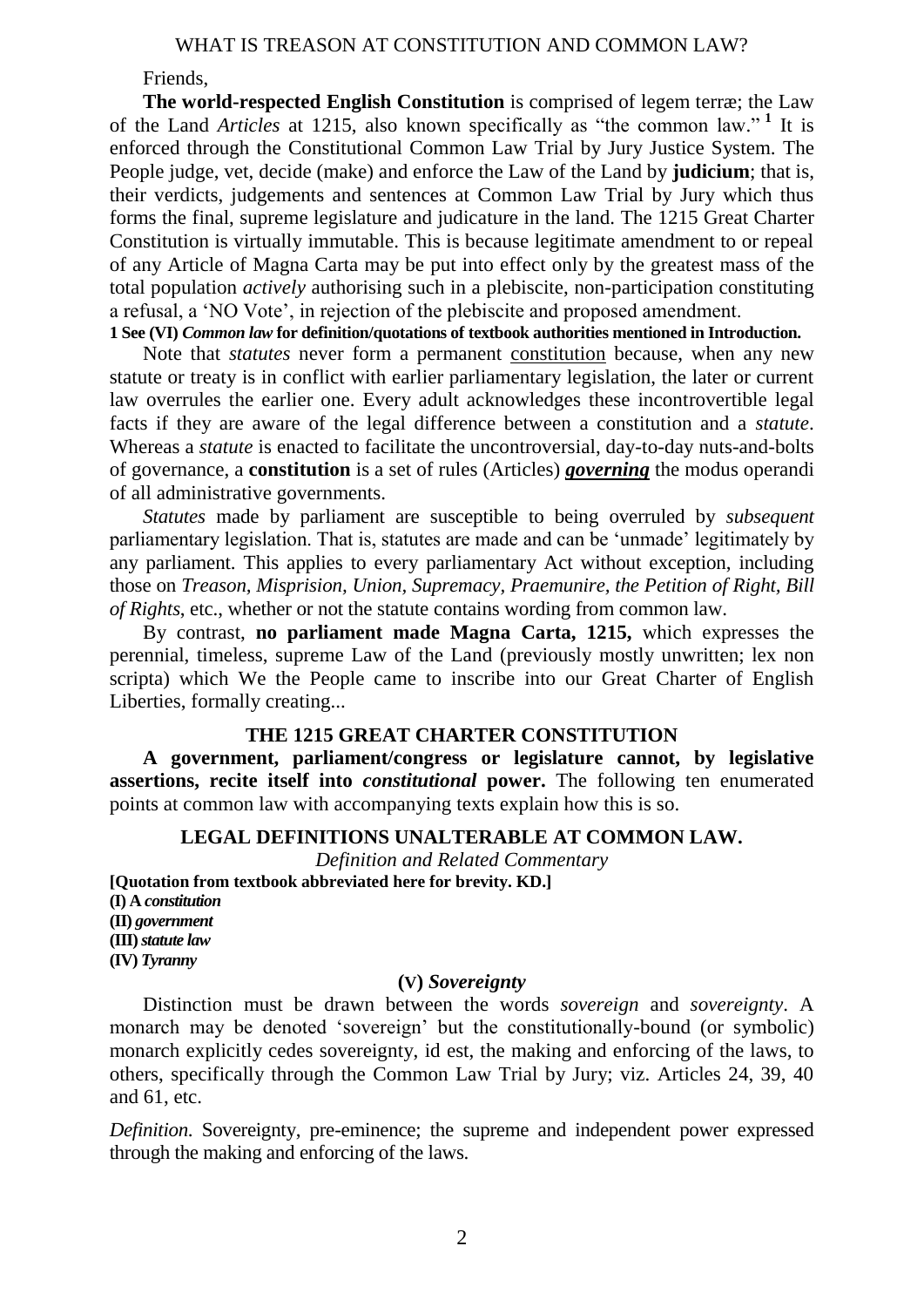## **THE FOLLOWING FIVE FACETS OF CONSTITUTIONAL COMMON LAW TRIAL BY JURY BESTOW SOVEREIGNTY ON THE CITIZENS IN THE JURY.**

*Firstly*, the Common Law Trial by Jury is prescribed by the 1215 Great Charter Constitution as the one and only legitimate justice system for all causes.

**See translation and Common Law explanation of Article 39 in section: There Is No 'get-out clause' in Magna Carta.**

*Secondly*, Unanimity is requisite to find a guilty verdict beyond a reasonable doubt to protect innocent individuals and minorities. (There is neither moral justice nor political necessity, i.e., deterrent value, for punishing where there was no malice aforethought, no *mens rea*. In the case of one person injuring another innocently or accidentally, the civil law suit and the Trial by Jury award appropriate compensation for damages.)

**See sections on 'Annulment by Jury,' 'Annulment by Jury as Crime Prevention,' 'The Illegal Majority 'Verdict' and 'Hung Jury,' 'The Meaning behind the Dysphemism 'Rogue Juror,' and the following, 'The Divisibility of Sovereignty.' Also see section on King Alfred the Great regarding condemnation of judges who interfere, tamper, in the Trial by Jury.**

*Thirdly*, each individual Juror has power to annul the prosecution by finding the accused Not Guilty without obligation to disclose any reason for doing so.

**See exemplification of this given by the Old Bailey Commemorative Plaque re the Penn and Mead Trial by Jury and, in finding the Verdict, the Chief Justice's Ruling on the Jury's independent power over the law and the directions of the judge.**

**Also see the statement of President John Adams, lawyer, in Chapter One.**

**Also see US v Moylan; and ref. the DC Court of Appeals Ruling.**

*Fourthly*, having sworn to "do justice" (see Common Law Juror's Oath; VIII; *The Justice System*), it is axiomatic\* that authoritative judgement on the justice and legitimacy of the law which is being processed for enforcement at Trial by Jury is a specific Constitutional Duty binding on the Jurors.

**See following section on 'The Justice System.' The modern government-altered jurors' 'oaths' are illegitimate on numerous grounds, and inequitably ex parte [one-sided, prejudiced; with a bias]. Also see section on Juror's Duties re judging on the admissibility of evidence.**

\**Definition*. axiomatic, adjective, self-evident; accepted fact (*law*); unquestionable.

*Fifthly*, whenever *the law itself is unjust* the act of its enforcement is crime per se. For a juror *not* to annul in those circumstances is the criminal act of abetment of the crime of Malicious Prosecution. Jurors absolutely *must* judge the law. It is the duty of the jurors to ensure that unjust 'law' is struck down and the accused tried thereunder is pronounced Not Guilty. *This* **is the dutiful act of Annulment by Jury;** a principal duty of the jurors necessitated in the preclusion of the crime of tyranny. The annulment function is intrinsic to and definitive of Trial by Jury. Jurors are there to stop crime in all its manifestations.

This fifth point serves to explain firstly, why Common Law and Constitution assign the crime of High Treason to all acts which attenuate the sovereign authority of the juror; secondly, why King Alfred the Great hanged judges who interfered, tampered, in the due process of Common Law Trial by Jury (see as follows); and thirdly, why, for the slightest infringement of Magna Carta, the perpetual Sentence of Curse and Excommunication was prescribed by the lords spiritual, assisted by monarch and lords temporal  $^1$ .

**1 See Magna Carta, Chapter Five.** 

#### **REGARDING THE DIVISIBILITY OF SOVEREIGNTY:**

If the elected body imposes any law or regulation which is inconsistent with the People's sense of justice and fairness, it requires annulment by jurors in Trial by Jury, even by a *single* juror (unanimity required<sup>1</sup>), who may be part of a minority race or group unfairly discriminated against by the law**<sup>2</sup>** . In this manner, through the Trial by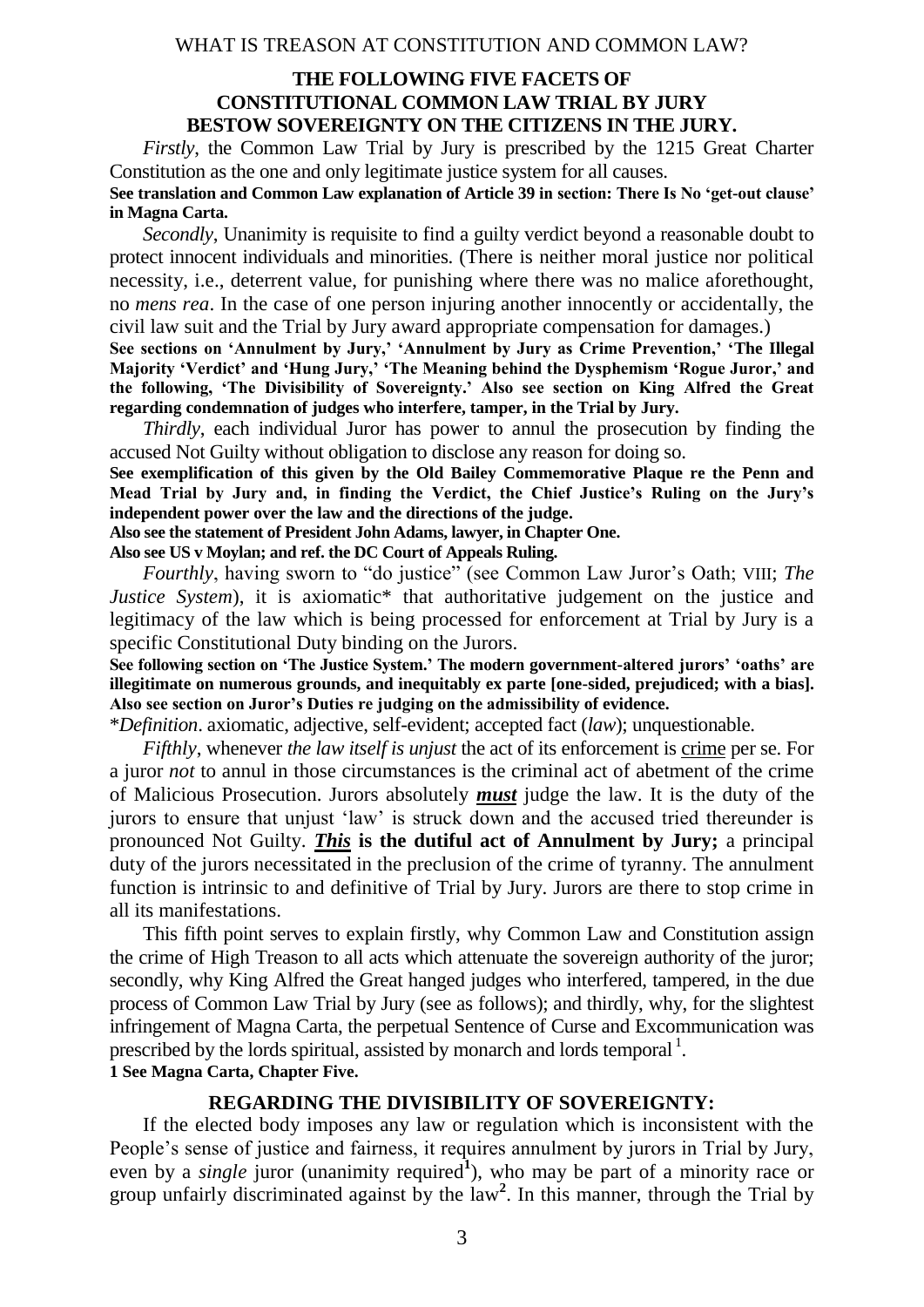Jury, sovereignty not only resides with the people as a collective whole, but importantly, it is also embodied 'divisibly' with every adult citizen. Trial by Jury is thereby the active principle of democracy: the people rule **<sup>3</sup>** .

**1 At Common Law, Unanimity is requisite to convict beyond a reasonable doubt: there is no 'hung jury' and no 'majority verdict'—a 'majority' is not a jury. See Chapter Three for related information.**

**2 See Chapter One for Common Law disqualification from Jury Service of individuals or groups who adopt a thesis of mendacity (perjury; taqiyya, kitman, sharia) to promote or promulgate their interests. 3 Hellenic Greece of the Constitution of government by Trial by Jury received from the Athenians** *the defining epithet***, demokratia; Democracy. See Chapter One.**

Whether a society is a monarchy, a theocracy or a republic, what converts it from a despotism (a dictatorial, uncivilised state) to a democracy (the civilised state with Trial by Jury operating) is the instalment and implementation of the Trial by Jury through which the people rule. (The word democracy does not replace the word republic. Of course, the republic remains a republic; but it is both *definitively and constitutionally* a *democratic* republic.)

Where the society implements Trial by Jury with all its common law stipulations and criteria which exact conformity to the principles of equal justice, then the society is a democracy. This is as opposed to a totalitarian monarchy, republic or theocracy wherein the dominant government personnel iniquitously suppress the people's right to the Legem Terræ Common Law Trial by Jury Justice System.

**"***The power of the Executive to cast a man into prison without formulating any charge known to the law, and particularly to deny him the judgement of his peers, is in the highest degree odious and is the foundation of all totalitarian government, whether Nazi or Communist.***"**

**Sir Winston Churchill, Author, Chronicler, Historian, Philosopher, Nobel laureate for Literature; Prime Minister of the United Kingdom of Great Britain and Northern Ireland**.

**Excerpt of telegram from Cairo to the U.K. Home Secretary on November the 21st, 1943. See Second World War Volumes.**

**Judicium parium, the Judgement of Social-Equals (pares, peers) in the 1215 Great Charter Constitution is also known as the Constitutional Common Law Trial by Jury Justice System. Emphases added.**

**(VI)** *Common law* **[Textbook abbreviated here. KD.]**

#### **(VII)** *The Law of the Land***.**

The term the Law of the Land (Legem Terræ in Magna Carta) relates to the traditional pan-European protection afforded to the whole population by itself, for the purpose of eliminating and deterring crimes in general, and crimes by government against (the) people in particular. The central doctrine and sole justice system of the Law of the Land is the Common Law Trial by Jury.

Note: terræ is pronounced *terry*, the 'æ' as in Cæsar, seize. The word *terræ* is Latin for "*of the land*." Legem is the *accusative* Latin form; lex terræ is the synonymous *nominative* form. Note that Legem Terræ, the Law of the Land, categorically excludes all statutes, laws and regulations made by government, and judges' precedents (*stare decisis*). (There is no relation to the much later invention of autocratic, militaristic 'maritime law' which is sometimes referred to as 'the law of the sea'.)

*Politicians are frequently heard nowadays referring incorrectly to their political statutes as, "the law of the land" out of ignorance or, more likely, to obscure the real meaning and utmost significance of the term***.** The historical, legal, Constitutional fact is that the term **the Law of the Land** *uniquely* relates to the Common Law which is inscribed as the Articles of the 1215 Great Charter Constitution, including and especially those which prescribe and define the Trial by Jury. It is through Juries' decisions following the process of Trial by Jury that the people's common law is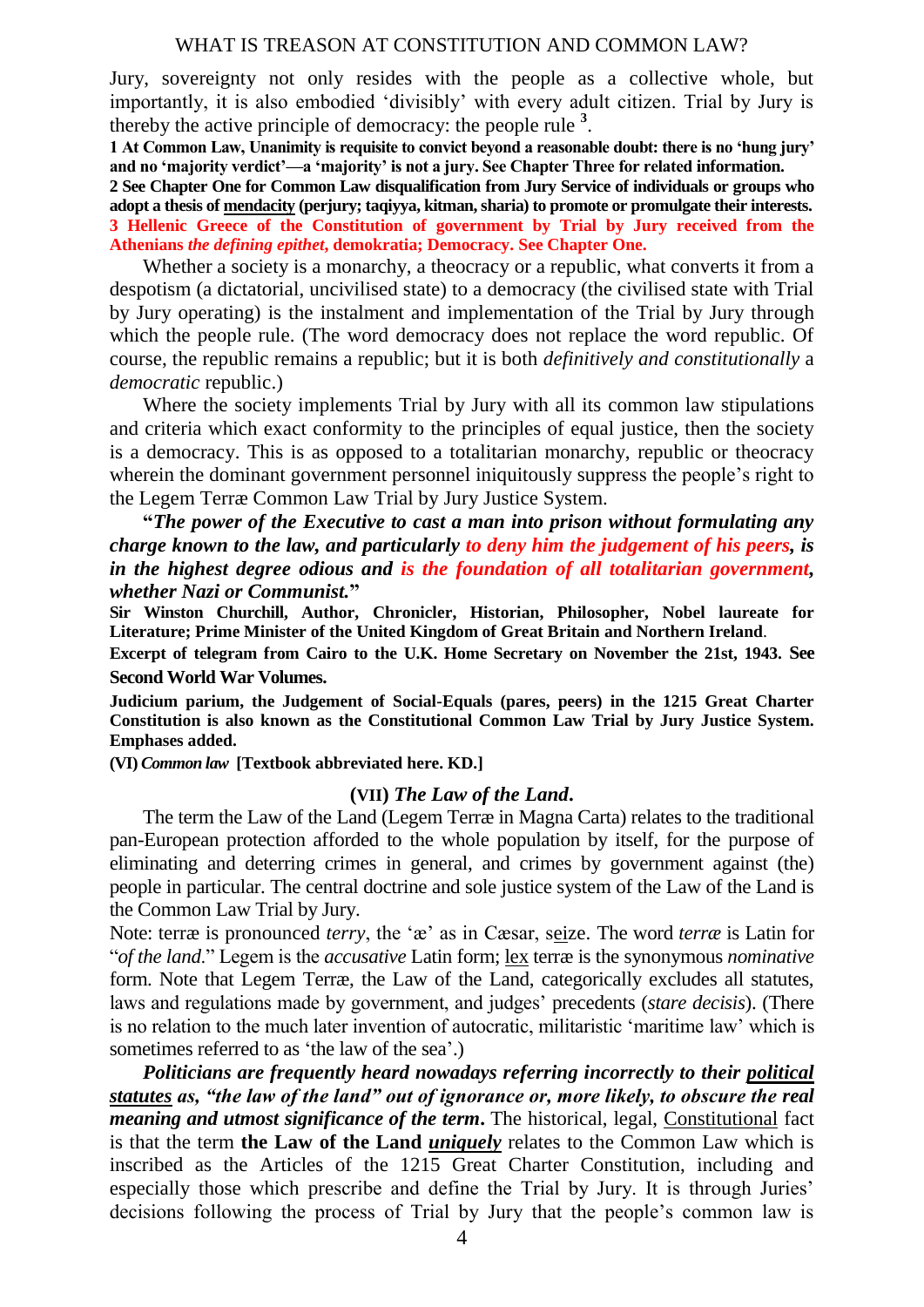continuously made and expressed. It is legitimately fulfilled by enforcement of **judicium**, juries' judgement, verdicts and sentences.

The common people's **protection** derives from the Trial by Jury by which the folk are responsibly empowered through the court justice system with ultimate control over wayward government. Articles Forty and Sixty-One guarantee the right to file Plaint and Prosecute cost-free at Trial by Jury. Article Sixty-One also renders all government persons liable to prosecution. The Constitution sets out the parameters of the only legitimate justice system, defining it by timeless principles, inscribing it as the Constitution's Articles of Law and quashing any tyrannical tendencies in politicians, judges and government employees at all levels. That is to say, legem terræ, the Common Law of the Land Articles prescribed by the Constitution, responsibly empower the folk to police their society, regulate and govern government, and prevail over all statutes.

The constitutional rule of law cannot *legitimately* be ignored, evaded, amended or superseded by government, politicians, parliament, congress or courts. Juries' decisions at Trial by Jury are legal, binding and constitutional. They supersede, judge, interpret, administer and rule over all the measures of administrative governments, heads of state and all decisions of government-appointed judges (again, viz. Article 61—about which more later). Infractions of the 1215 Great Charter Constitution by government and/or government personnel and employees are specifically denoted *punishable* at the behest of the People through the Constitutional Trial by Jury (see Chapter Five). Legem Terræ Trial by Jury provides the people with protection through the jurors' *power to judge the justice of politicians' and bureaucrats' measures of finance and law*. The people judge the very legality of their government, when necessary overseeing and scrutinising the issuance of currency and credit; **condemning Usury (all money-lending-at-***interest***) and Fractional Reserve Lending (fraud at common law). Common Law criminalises government borrowing at interest, and banks from lending at interest. Constitutional Restoration retroactively eliminates the 'national debt' at a stroke**\***.**

\* See Chapters Five and Six, 'Traitors to the People', for further information.

The juror's power is temporary and limited to the context of the current process for which the randomly selected citizen has been empanelled; but the jury has the power to protract proceedings, authorise investigations and amicus curiæ, issue subpoenas, remand to custody, and, if the jury deems it necessary, hold on for as long as it needs or takes.

Naturally, the people's common law of the land requires open government, and all that is implied by that statement. Funds taken from the people's economy which are to be spent by government may, on the order of juries, require to be frozen, audited and accounted for at any time. Taxpayers, citizen contributors to the cost of government, have absolute justification and power through Juries, which at any time may prosecute and judge the motives and actions of those who wield power. Petit Juries may instigate investigations of government personnel, taxation laws, and trial courts (judges). As one would expect of a system designed to preclude misgovernance, the Law of the Land prescribes that particular justice system by which government prosecutions of arbitrary statutes can be *annulled* and/or *redressed*\* by the jury. Trial by Jury *also* provides the means for the *entire expunction* of unwanted statutes from the roll<sup>1</sup>.

### **1 See the \*Counter Plaint and Two Ways to Equal Justice in Chapter Four.**

The (common) Law of the Land is the legal means by which the people are obliged to police their own society by administering and dispensing justice through Trial by Jury. (The incontestable ethical and experiential reasons at common law as to why judges and government may not set the sentence are explained in the Chapter on Specific Aspects of Magna Carta.)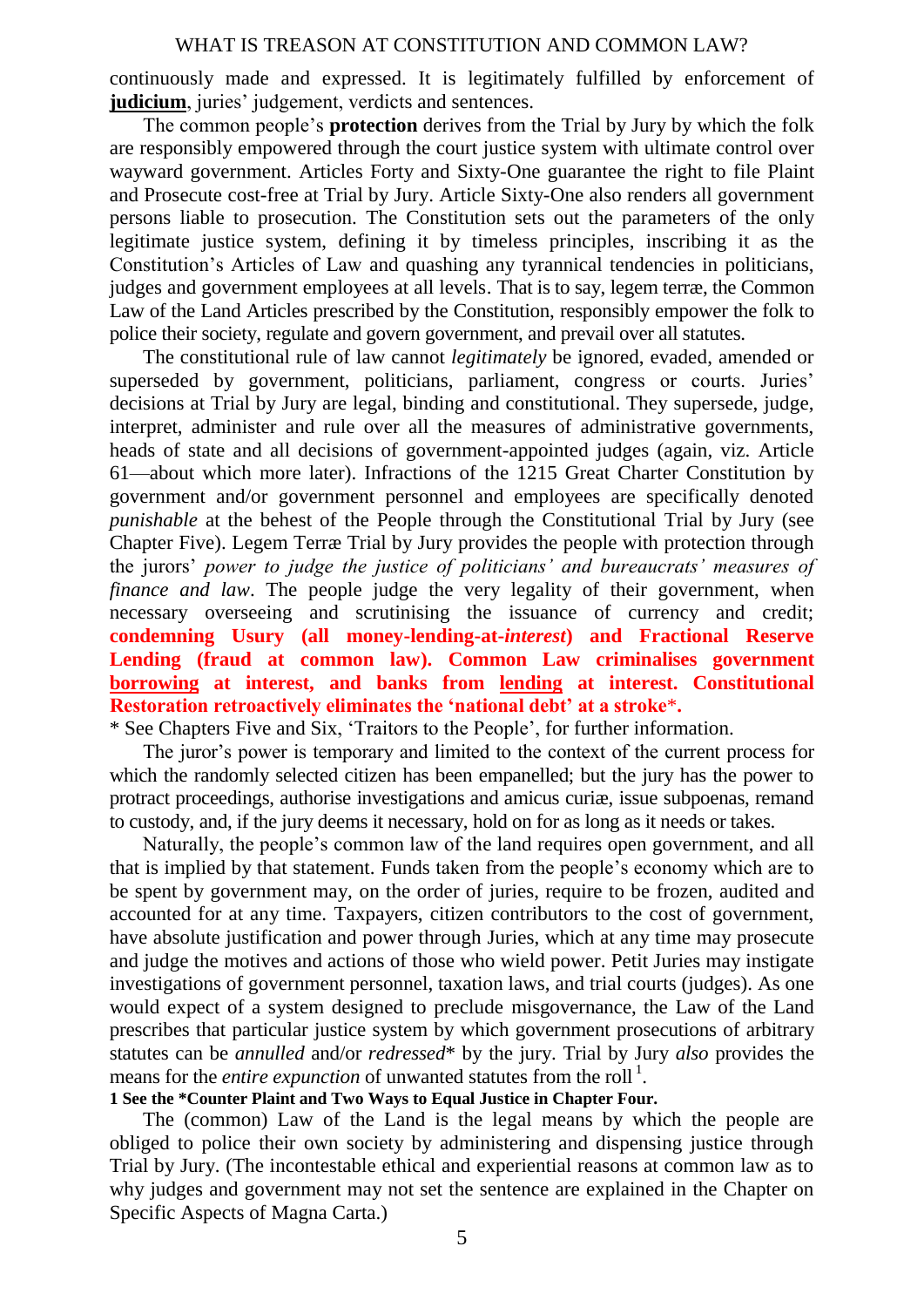**[Textbook abbreviated here. KD.] (VIII)** *The Justice System* **(IX)** *Crime* **(A) (IX)** *Crime* **(B) (IX) Crime (C)**

#### **(X)** *Treason*

Treason is any act adjudged to undermine or be in conflict with the People's Absolute Sovereignty ordained by the Constitution of the People. Sovereignty is specifically embodied in and exercised through implementation of the Trial by Jury in accord with the Constitutional Common Law of the Land; see Items (V) *Sovereignty*; (VI) *Common Law*.

**Common Law and Constitution assign the Crime of High Treason to all acts which attenuate or attempt to attenuate the sovereign authority of the Juror. It is to commit high treason against the people to be implicated in any act which undermines the juror's sovereignty; or denies or attempts to deny (the right to) the Common Law Trial by Jury Justice System for any Plaint and private prosecution (of whomsoever) through a cost-free suit-at-law (Articles 39, 40, 61, etc.);** *or***, for any citizen's defence.**

## **WHY PRE-TRIAL EDUCATION AND INSTRUCTION OF JURORS ARE BINDING ON CONVENORS (JUDGES) AND THE LEGAL PROFESSION.** *The Juror's Duty Is to Pre-Empt Tyranny, Crime and Injustice.*

Whatever the judge's motives, *the judge is wrong* not to inform jurors of their Right and Duty to do justice: For example, in the State of Georgia v. Brailsford, a supreme court forfeiture trial, the facts having been ascertained, Chief Justice John Jay instructed jurors that it remained only for them to judge the law itself, saying:

**"***The Jury has the right to judge both the law as well as the fact in controversy.***" U.S. Chief Justice John Jay; Supreme Court; Georgia v. Brailsford.**

Upon pain of punishment, it is incumbent upon convenors (judges) to apprise the jurors of their straightforward duties, including annulment, before trial. It is likewise incumbent on participating defence *and prosecuting counsel* to ensure that jurors have been thus educated on annulment. This is because, for these aforementioned judges and lawyers *not to do so* constitutes their premeditated participation in and promotion of a *pretence* instead of a real Trial by Jury (high treason); *and* is, for each such participating individual, the personal commission of a premeditated criminal act. This latter is the case because *not to instruct jurors before the trial about the duty to annul has the potential to result in undue penalisation of an innocent person***.**

Jurors cannot be expected to know that Trial by Jury definitively demands they exercise their duty of judging the law and accordingly annulling enforcement of unjust laws. This judgement of the juror's is an essential component of Common Law Trial by Jury and Democracy in order to protect innocent citizens from injustices at the hands of government judges and arbitrary legislation. Therefore, *unless jurors are briefed about it before* trial, *the act by officers of the court of denying jurors this knowledge is the treasonous act of* subversion *of the authentic Trial by Jury itself*.

For judges and lawyers to withhold or be party to the act of withholding the instruction of jurors to judge the law—along with their other duties—is knowingly to participate in a subterfuge which replaces the genuine Trial by Jury **<sup>1</sup>** . This is the commission of an act of injustice with malice aforethought; definitively a crime at Common Law. For members of the legal profession *to receive remuneration* whilst committing the aforesaid acts gravely compounds their felony. Moreover, such remuneration posits an *incriminating venal motive* behind the legal profession's abandonment of honour and integrity whenever they participate in unconstitutional false 'trials by jury', 'processes'; and trial-by-judge. At this point, one should prompt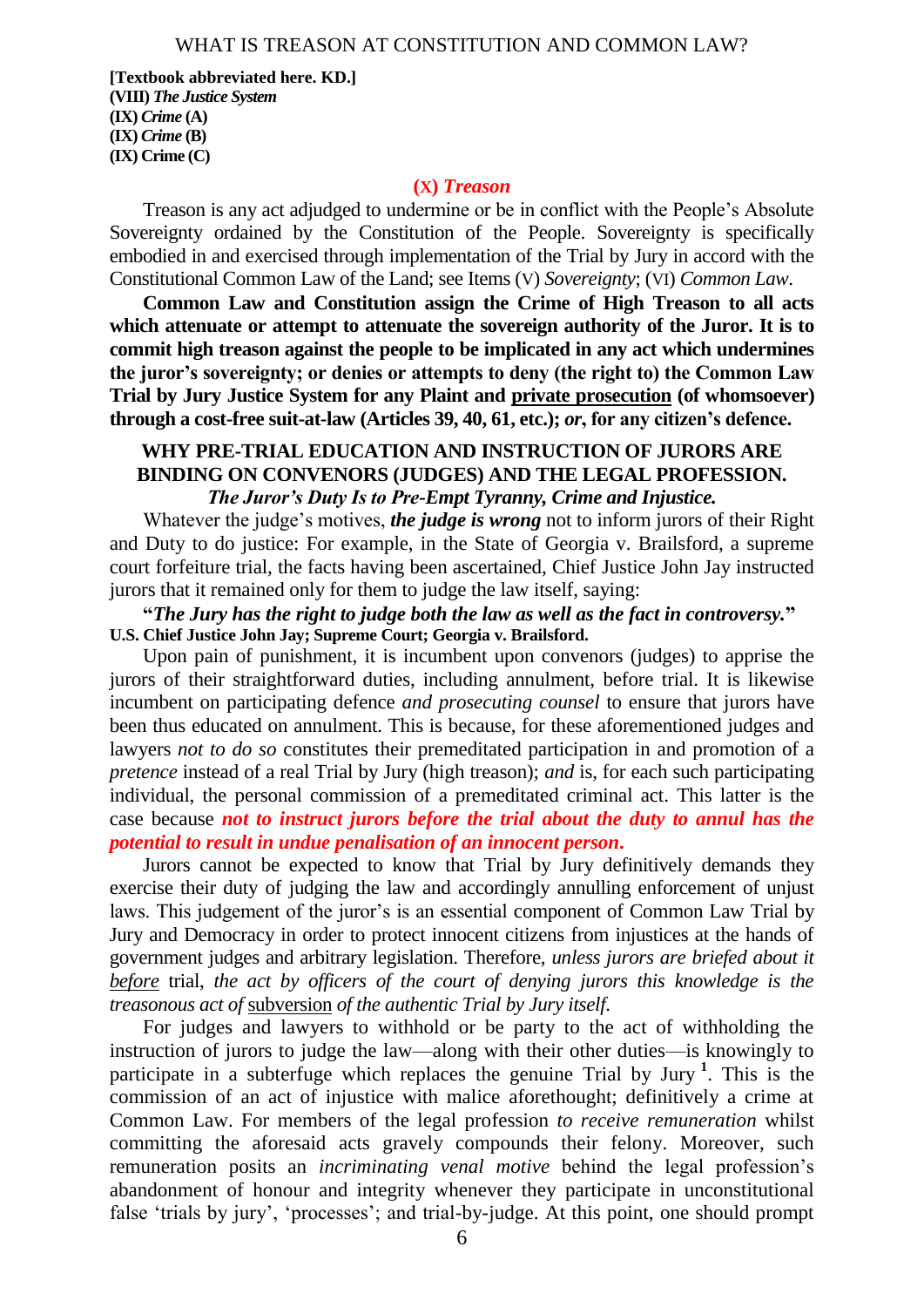readers to give *consideration* as to *what the lawyer's motivation must be as to why* he or she would commit, and be party to, such a cruel courtroom act perpetrated on trusting, innocent fellow citizens...?

## **1 See The Juror's Duties; Chapter One.**

Whenever the defendant claims injustice in the law or its enforcement, it must be brought to the jury's attention; and the admissibility of the defence arguments and evidence is decided on by the jurors. One of the principal rules of natural justice expressed as the *Articles of Common Law* inscribed into Magna Carta, is that *the Jurors judge* on all aspects of the case over which they preside. For example, they and they alone decide on the admissibility of evidence (a vital function denied them today). Unless it is the jurors who judge on every aspect of evidence in each and every trial, they are not in a position to decide the verdict or the sentence; and the 'process' would not be a legal trial.

For the best of reasons, government and judiciary categorically cannot set sentences in any case, and merely have power to commute, i.e., lessen, not increase, sentences. (The reasons for this aspect of the common law are explained in the chapter on Magna Carta.)

Yet today, as a juror, expect the judge to forbid you from judging on equity. **fairness and justice.** Instead, judges instruct jurors to "uphold the law" regardless; and not to allow conscience, their opinion of the law, or a defendant's motives, to affect their decision. One can speculate *why* judges contravene the Constitution and civilised standards and do not inform jurors of their constitutional, legal and moral obligations: i.e., the Jurors' Right and Duty to judge the justice of law enforcement; *why* judges misinstruct jurors that they are 'not permitted' to judge the law; and *why* judges decide what evidence may be heard in court, *ruling out evidence which exonerates the accused if it 'disputes' the legality of the law*, and *preventing* juries from reviewing all evidence and deciding on its admissibility... **<sup>1</sup>**

— disrespect for citizens' ability to make fair judgements?

— the judge is the willing servant of antidemocratic oppressive government?

— unwillingness to part with his or her power to prejudice the verdict and produce the outcome desired by the judge himself or by his or her political masters?

*It is no coincidence that crime has increased in proportion to the degree that citizens' power as jurors to judge the law has been lost to 'judges'.* Nowadays, but few of the masters of crime and hardened real criminals are publicly known; still less are they caught, tried and imprisoned. Paradoxically and in a grotesque irony, as a result of government judges' enforcing corrupt legislation (which honest jurors properly educated to their duties should and would annul), there is the highest per capita rate of incarceration of the population in the history of the U.S. and U.K. It causes prisons to be filled with harmless people completely innocent of any malice or 'crime' **<sup>2</sup>** .

## **1 & 2 See THE REPORT by K. & J. d'Oudney, ISBN 9781902848211.**

The Great Charter prescribed Trial by Jury for all lawsuits. To infringe in the smallest way upon the provisions of Magna Carta was considered by the participating clergy to warrant extreme punishment, namely, Excommunication, internal exile; at that time a lifethreatening condition. It would seem such Church powers are today defunct; nevertheless, the historic *permanent* Execration is a demonstration of the esteem inspired in people by this timeless Trial by Jury Constitution. Details follow…

First of all, see below the response of King Alfred the Great (lawmaker) to judges' treason at common law by their illegitimate interventions in the *judicial* aspects of Trial by Jury (which are, naturally, solely the responsibility of the jurors). The jurors are the judges. The convenor, nowadays confusingly referred to as 'judge', has an administrative, not judicial, role (see the section entitled, An Irrevocable Principle Recognised by Common Law in Regard to Judges; Chapter One).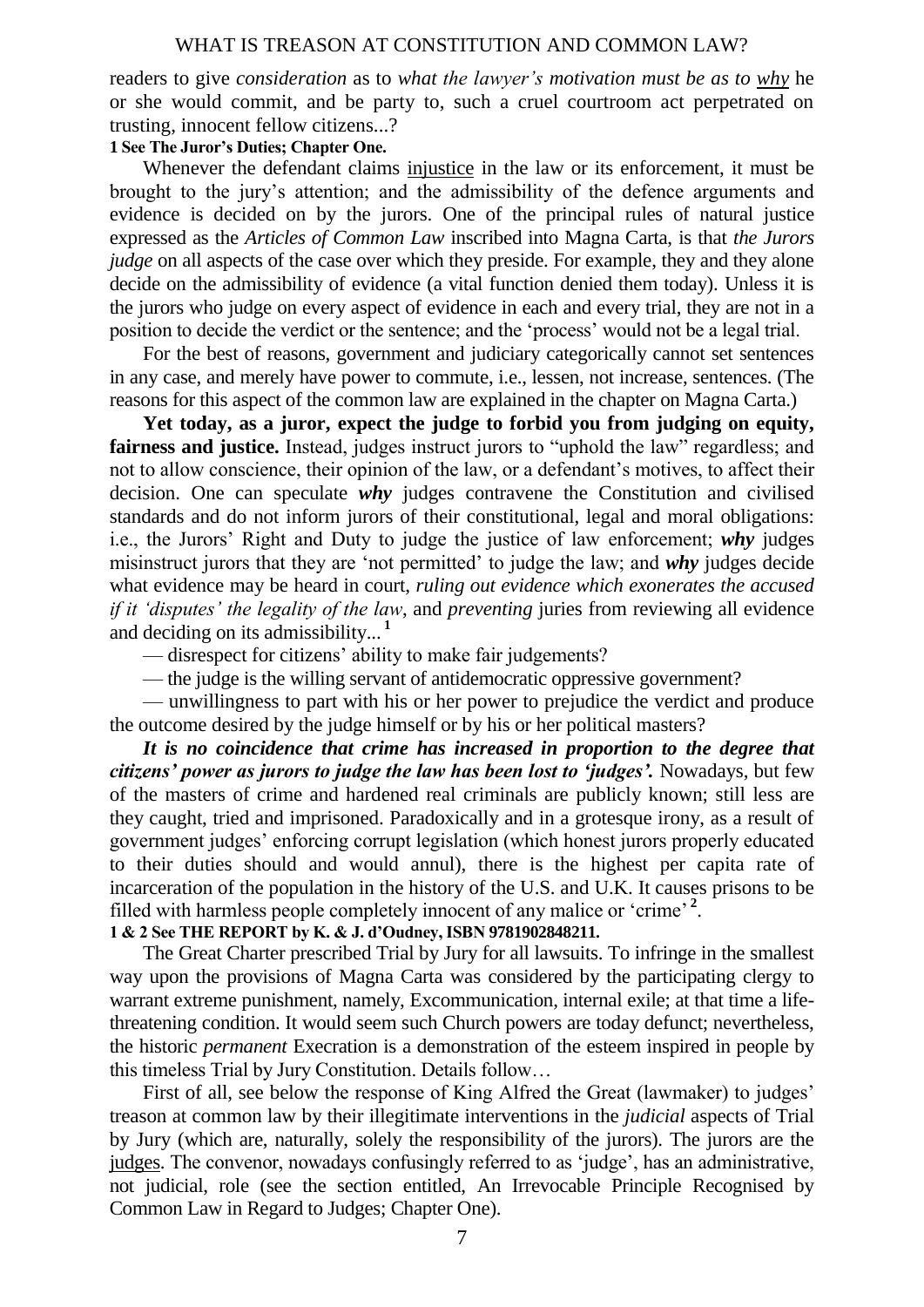# WHAT IS TREASON AT CONSTITUTION AND COMMON LAW? **KING ALFRED THE GREAT**



Alfred, 871 - 899; King of the Anglo-Saxons; England's greatest ruler—the only one to earn and deserve the epithet, The Great.

Military Strategist; Leader, with profound gallantry, personally and repeatedly engaged in the van of armed combat; Founder of the defensive shield, the Royal Navy; Conqueror of the Danish and Scandinavian Invasions; Peacemaker and Statesman; elected Monarch who united England, instituted the Witan (administrative council); reaffirmed the Sovereignty of the Juror in deciding the law (viz. Unanimity); id est, government of Constitutional Legem Terræ Common Law Trial by Jury (cf. *demos-kratein; demokratia, the people rule through Trial by Jury*; *the Hellenic Athenian Constitution of government by Trial by Jury*); reaffirmed the judicial role of the Jurors in Trial by Jury, with convenors

(nowadays misnamed 'judges') returned to their traditional correct functions, having no judicial role but merely court administration, security duties and subordinate to the principal official at Trial by Jury, i.e., the Jury's elected Foreman (or today, woman); the originator and instigator of the culture of universal literacy; personally translated several literary works from Latin, including Boethius' "The Consolation of Philosophy." **Statue of King Alfred at the historic Capital of the Kingdom of Wessex, Winchester, in Hampshire, England.**

## *Treason* **(cont.) THE PRINCIPLE OF UNANIMITY.**

The Principle of Unanimity was understood, and definitively and constitutionally established by King Alfred the Great in the following way:

King Alfred had Justice (judge) Cadwine hanged because Cadwine had a man named Hackwy put to death by hanging, without the unanimity of the jury of twelve men. In this case, three jurors pronounced the Not Guilty verdict against nine. Cadwine removed the three and selected three others who would also pronounce 'guilt'.

Similarly, King Alfred had Justice Frebern hanged, because Frebern hanged a man called Harpin, when the jurors were still in doubt as to their verdict. Alfred established that when there is a doubt, it is in the interests of all people that justice should save rather than condemn.

**See "The Mirror of Justices," compiled and published by Andrew Horne in Old French. The Mirror was written within a century after Magna Carta. It contains an account of Alfred's acts and judgements, thought to have been originally composed by him.**

**Also see Chapter Six, Vol. 2, 'Works,' by Justice James Wilson, co-author of the U.S. Constitution.**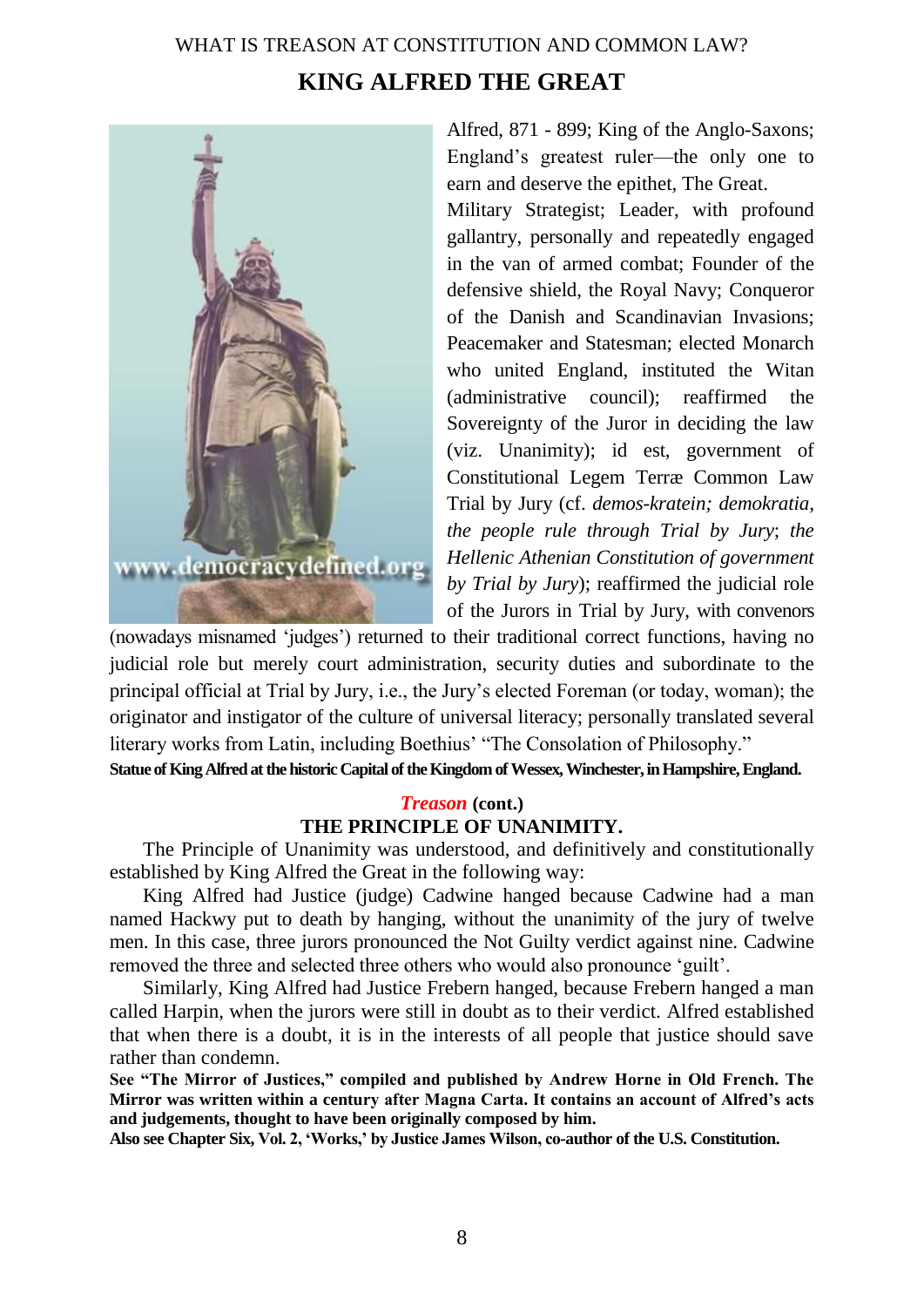### **THE IMMACULATE UNTOUCHABLE CONSTITUTION.**

Some of the *statutes* which were passed by parliaments to curtail the excesses of dictatorial monarchs have come to be apocryphally referred to as "constitutional" (such as the Petition of Right ratified by both houses in 1628, the Bill of Rights, 1689). Their good intentions and meritorious contents earned these laws the respect of significant personages and support amongst the people, but, because these are *statutes* and can be legitimately superseded by the legislature, they do not legally and correctly qualify as Constitutional.

By contrast with the untouchable 1215 Constitution, the laws and by-laws framed by the bureaucracy, passed by the parliament or legislature and enacted by the head of state, which are referred to as statutes, acts and regulations, *may* be amended by the legislature. Successive parliaments and congresses have the power to repeal or amend any *statute* they please—but nevertheless the head of state, all government personnel and statutes remain absolutely subject to the Common Law of the 1215 Great Charter Constitution and the due process of Common Law Trial by Jury.

Trial by Jury places the power to judge, annul or enforce the law with the Jurors, removing such power from government. However, government has the task and duty to pass just legislation in an equitable administration of the uncontroversial 'nuts and bolts' of day-to-day life. This is, of course, provided government operates legitimately; that is to say, always within the legal and lawful parameters set by the Constitution particularly in regard to the correct operation of the prescribed and defined Constitutional Justice System, the Common Law Trial by Jury. In this latter regard, over recent generations, more than simply contravening the Constitution, government has utterly obstructed the Grand Principle of Equal Justice embodied as the constitutional role of Trial by Jury *to regulate* **society<sup>1</sup>** .

**1 Co-author of the U.S. Constitution, ardent supporter of the Trial by Jury Justice System and Fourth President, lawyer James Madison exhorted the people to "regulate society" by expressing ultimate authority through their common law juries; see The Publius Fallacy of Number Ten, Chapter Two.**

By their illegal interventions and usurpations of the proper Trial by Jury, successive governments have completely removed the people's constitutional legal empowerment to protect themselves peacefully from criminal misgovernance. In its single most important aspect affecting the entire populace, de facto, individual politicians and judges have abused their position and arbitrarily abolished the Constitution. Injustice flourishes today: the functionaries, personnel and departments are treasonous and culpable.

Constitutionally, through Trial by Jury the People have sovereignty over the head of state (Article 61) and all the persons in and employed by government whomsoever they be. Parliament and government are but the servants and employees of the People; the taxpayers.

## **Government may confer power but the esteem of the people can alone bestow authority.**

## **THE UNENDING STRUGGLE AGAINST THE ENEMY WITHIN.**

If at any time, albeit for an instant, the supreme power is removed from or ceded by the people, and the power is acquired by, or delegated to, a group consisting of *less* than all the People, then the democratic state has ceased to exist: an undemocratic government, that is, a dictatorship, has assumed its place. The Trial by Jury-based democratic society of the Hellenic ideal was implemented all over the world by peoples of republics and constitutionally-controlled (symbolic) monarchies—but democracy has repeatedly suffered destruction by the countervailing incursions of oppressors who treasonously brought about the annihilation of "equal justice for all." *This massive crime is accomplished simply by suppression of the sovereignty of the juror*, de facto thereby illegally abolishing Constitutional Trial by Jury itself. Stealthily, the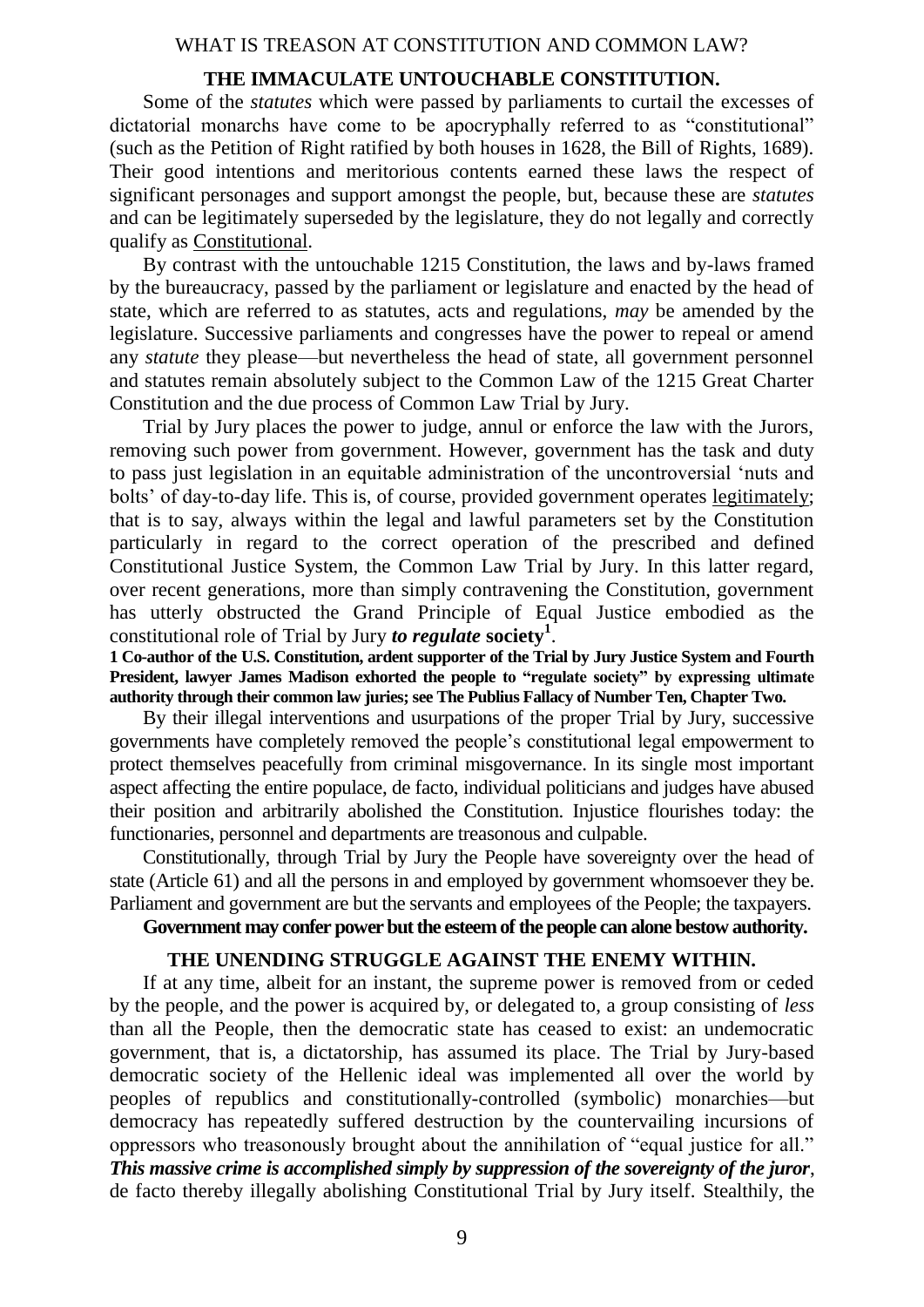enemy of the people has again today taken away the jury's supreme power and is obliterating Western Civilisation from within, without a whimper from the silent majority who have literally *everything* to lose in terms of life, love, liberty, heritage and personal property from the act by governments of the denial of Trial by Jury.

## **THE PARADIGM OF PERFIDY: THE TREASON ACT OF 1351.**

Observe the irony in the fact that the *statute* known as the Treason Act of 1351 is itself the very paradigm, the classic example, of *treason*. For their own benefit, supporters of equal justice and all right-thinking men and women must learn to recognise and effectively resist *real* treason in all its guises.

The Constitution provides for the absolute necessity of citizens always being able to use the Trial by Jury to protect themselves from injustices being inflicted by unjust government statutes enforced through the courts. Citizens achieve this by charging and prosecuting government functionaries and employees—*attack* being the correct, effective form of *defence* in this instance; ref. Chapter Four. *As with all other crimes*, the Crime of Treason is only *legitimately* determined, tried and sentenced *by the jurors* at Trial by Jury. For all time, the 1215 Great Charter Constitution restored the juror's sovereignty and the duty of juries *to do justice*: to decide the laws, issues and sentences.

The Treason Act, like many another, is in flagrant breach of the letter and spirit of Magna Carta. Amongst other reasons, it is because the *statute* bestows power of sentencing, including capital punishment, on *government*, as distinct from juries. In this treasonous legislation, the head of state and government give to *themselves* wholly unwarranted, illegal immunity from potential indictment at Trial by Jury by dissenting citizens, because *dissent* (i.e., political or social criticism) can be designated by government as being "treasonous." Government judges then misinstruct juries to apply "the law."

The statute feloniously turns the citizens' indispensable protections and just causes into "treason." This Treason Act is similar to the current impermissible U.K. Official Secrets Act which *illegally* spurns just causes and makes important revelations about government misbehaviour ('whistleblowing') into faux 'crimes'.

*At constitutional common law, it is a crime per se (Misprision) not to expose impropriety by government employees.* The government excludes facts and exonerative evidence at trials when it pleases; breaches the Constitution; obstructs the course of justice; and eliminates all dispute of the legality of law and acts of its enforcement. The entire *purpose* of natural law, the common law and the Constitution—which together can be denoted The Cause of Liberty and Equal Justice—is thwarted by this and countless other *treasonous government statutes*. Rather than protecting *all the people* equally from crime by government employees, the Treason Act protects *the person* of the incumbent head of state and *government functionaries*. This statute was enacted by Edward the Third, subsequently modified, and government asserts that it remains 'in force'.

The Treason Act *treasonously prescribes the sentence* for high treason (originally, that of hanging, drawing and quartering). *All legislative acts prescribing or controlling sentences are repugnant to the Constitution and rendered null and void* (see ethical and legal reasons explained in the Magna Carta Chapter). According to Common Law, their enforcement is crime per se, for they infringe upon the sovereignty of the juror to decide the law in each case, which includes the sentence. See the Magna Carta Chapter for common law proofs that the Jury, not the judge or government, sets the sentence.

Such treasonous statutes intentionally overthrow the Constitution and democracy. They terrorise instead of protecting the populace. They *encourage* authoritarianism in its primitive atrocity at all levels of government. They erect an impenetrable barricade behind which de facto criminals within government machinate with impunity. They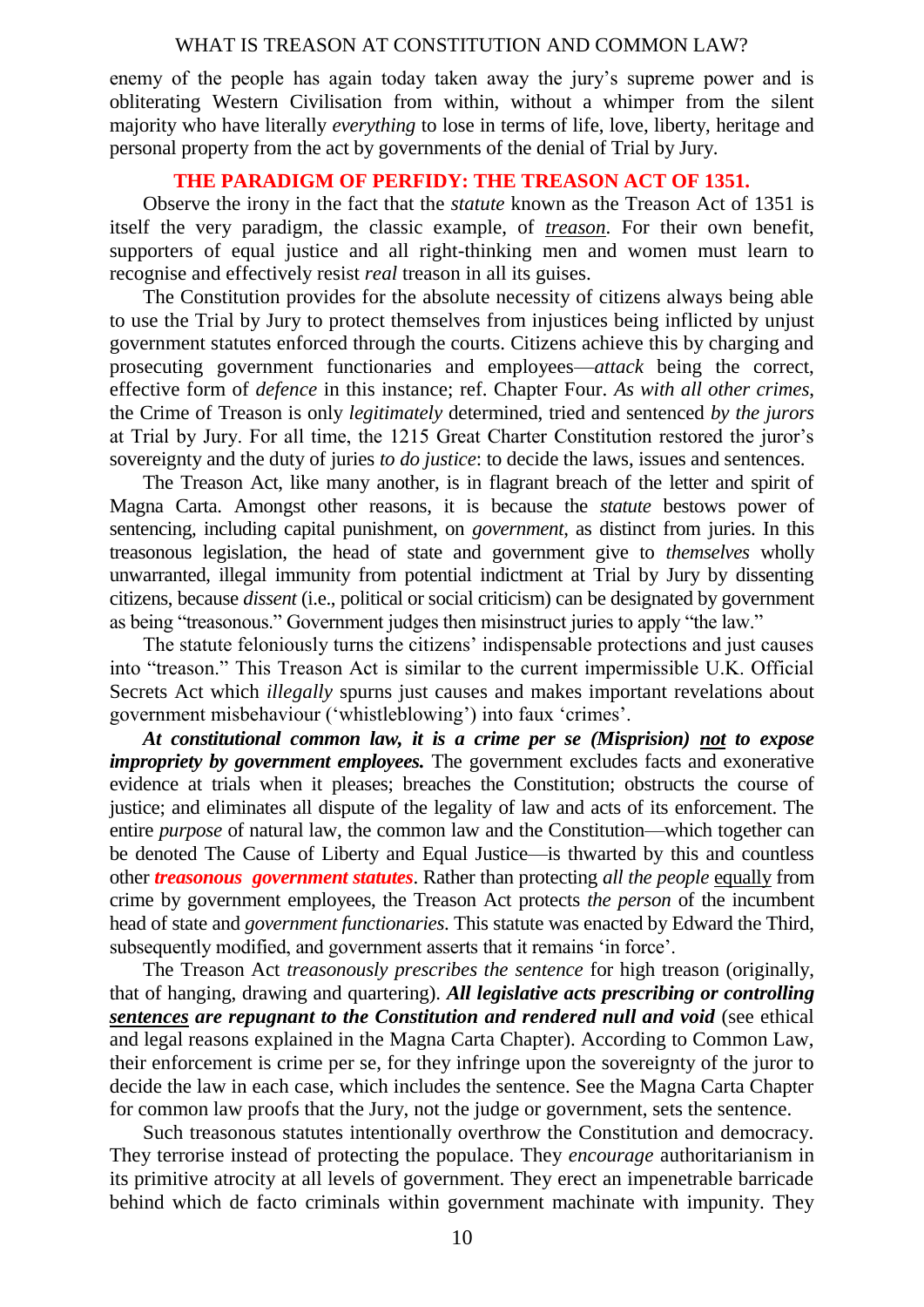treat We the People as lesser mortals than government employees. They induce an attitude of 'thuggery' in police, vented against the vulnerable, unprotected general public. It is repeated all too often nowadays in scenes re-enacting vicious acts perpetrated upon local civil populations; modern events which recall King John's unpardonable government enforcers-for-money; mercenaries.

In the same way as the Court of Star Chamber and the *statutes* of Attaint severely punished jurors for finding verdicts which displeased the judge and government (generally torture and dispossession), this old "Treason" statute maintained today is a blatant example of crude absolutism at work. Instead of administrative government working *within* the Constitution and *upholding* the principles of justice, such contumacious legislation premeditatedly seeks to return the status quo to its intense illegality extant under John's criminal misrule.

*Immunity from prosecution gives government carte blanche to misappropriate, dictate, tax, incarcerate, intimidate and carnally oppress without restraint*. This is criminality embodied as the fascist or the "*gulag state*." Today, such authoritarianism suppresses great swathes of the human population. Anti-democratic government today has improperly assumed powers expressly prohibited it by the Constitution.

Of course, since John, with insensible exceptions such as monarchs Charles the First (beheaded) and James the Second (dethroned), autocrats have generally known not to oppress and fleece the population but by subtle degrees, to avoid enflaming and uniting too great a proportion of the people against them at any one time.

Folks are always slow to resist injustice inflicted upon others. The situation today is similar to that attained by Nazi Propaganda Minister Joseph Goebbels. The modern decline and degeneration of the West are exacerbated and accelerated by the muchexploited distractions of state and corporate-derived anti-Constitutional miseducation which is *propagandised* through all the wholly owned-and-controlled outlets of the mass mainstream media. This treason is committed by paid participants, editors, reporters, commentators, presenters, et al., who are in varying but serious degrees culpable for that anti-democratic crime at Common Law.

All the innumerable *statutes* which infringe the 1215 Great Charter Constitution are due annulment and obliteration. Government must be held within the legal boundary ascribed it by the Constitution *and* abide by people's decisions at Trial by Jury. The sovereignty of the juror and thus the people must be upheld at all costs. Twenty-First Century tyranny anew must be exposed, rooted out and annihilated.

## **CICERO AND THE ENEMY WITHIN.**

Marcus Tullius Cicero, 106 – 43 BCE, was a philosopher, statesman, sage, a master of rhetoric and prose, and a lawyer. Widely considered one of Rome's greatest authors, his prolific works are extant. Let us heed his warning and take appropriate action.

**"***A nation can survive its fools, and even the ambitious, but it cannot survive treason from within. An enemy at the gates is less formidable, for he is known and carries his banner openly. But the traitor moves amongst those within the gate freely, his sly whispers rustling through all the alleys, and heard in the very halls of government itself—for the traitor appears not a traitor***:** *He speaks in accents familiar to his victims, and puts on their face and arguments. He appeals to the baseness that lies deep in the hearts of all men. He rots the soul of a nation, working secretly and unknown in the night to undermine the pillars of the city. He infects the body politic until it can resist no longer. A murderer is less to fear***."**

To whom and for which acts might the term treason now be applied? Viewed and judged in the clarifying light of the unalterable strictures, criteria and standards of the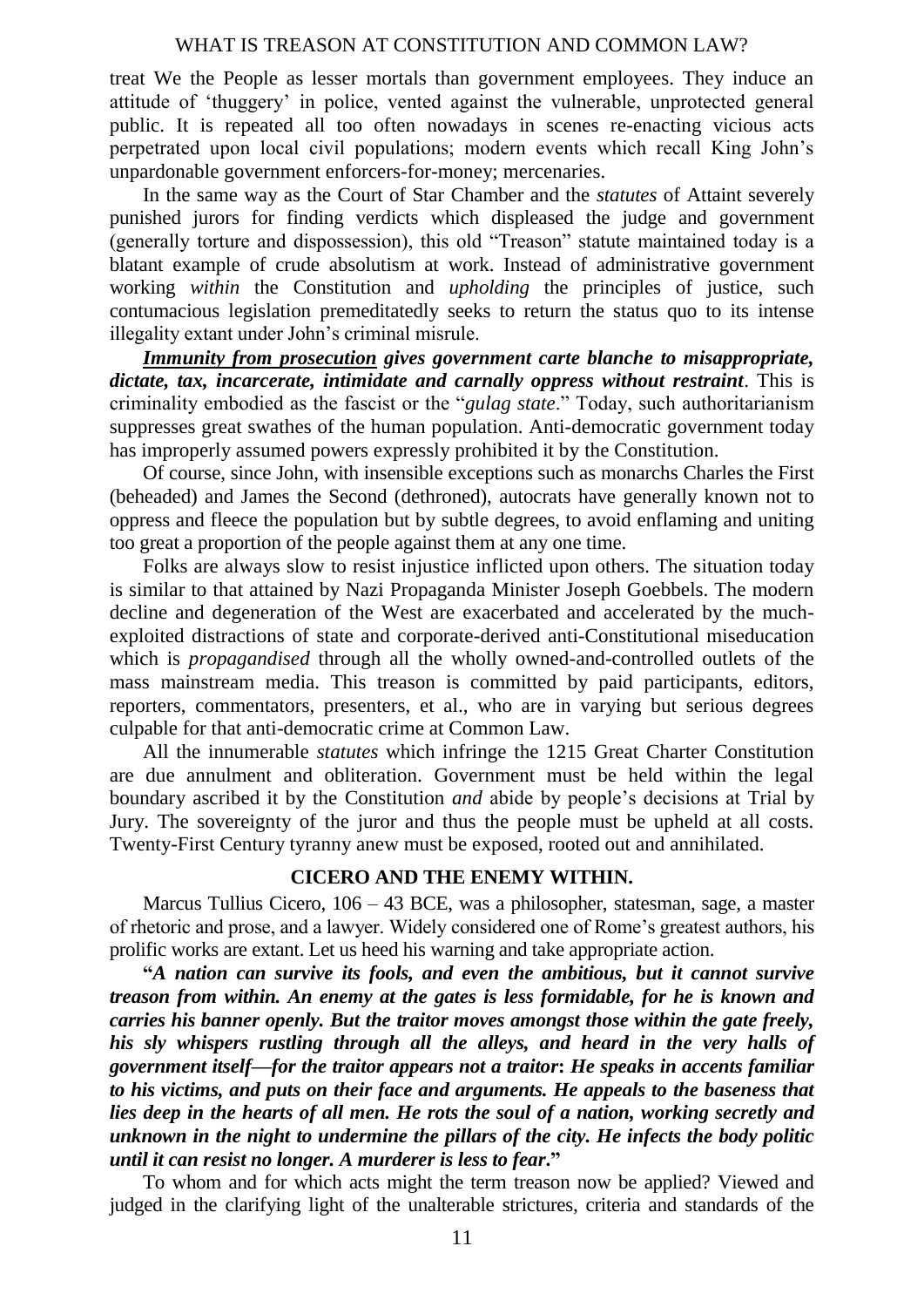Common Law and Constitution, those persons and their accomplices who are adjudged guilty of breaching the aforesaid supreme code with malice aforethought are political actors. *Evidently*, persons implicated in treason and breach of the Constitution are deserving of the Trial and Judgement of their Peers.

The traitor is dangerous but only for as long as his or her deeds are not *perceived* to be what they really are: a major crime against the common good. So, how does one distinguish treason and treachery from innocent but misguided intentions? The answer is that the Supreme Law as expressed by our Common Law Constitution provides us with the straightforward mechanisms of Trial by Jury judicature by which to accuse (indict), prosecute, measure, judge and punish any person's *malicious* acts.

Jefferson deemed impeachment as ineffective as a scare-crow! In a letter about the judiciary to one A. Coray (see ME15:486; 1823), he made a telling observation:

"*In truth, man is not made to be trusted for life if secured against all liability to account."*

*Definitive Common Law Articles 24, 39, 40 and 61 do indeed hold head of state, and all men and women within or outside government liable for their actions and answerable to 'ordinary' citizens' cost-free private prosecutions at Trial by Jury. This is the principal reason for government and its servitors' illegitimate refusal to acknowledge and submit to our Common Law 1215 Magna Carta Constitution.*

### **PROSECUTION ON INDICTMENT.**

The justice system of common law (the 1215 Great Charter) prescribes Trial by Jury for private, cost-free prosecutions on indictment\* simply by lodging a formal public charge or plaint at the local court. There is no other trial or justice system which is legitimate; ref. Common Law Articles 24, 39, 40, 61, etc., explained in Chapter Five. \**Definition.* indictment, a formal charge or accusation of a crime; from Anglo-Norman French *enditement*; from Middle English *inditement*.

Accordingly, the head of state, judges and legislature cannot *legally* prevent the private plaint or indictment of whomsoever from proceeding to Trial by Jury. Yet these cost-free private prosecutions—the only avenues to achieving a uniform state of *equal* justice—are today obstructed by government. The real Trial by Jury is no more. Such are the evil, duplicitous ways of the scheming crooks in government and the legal profession. Once again, we see Magna Carta is utterly vindicated and full Constitutional Restoration imperative.

To reassure the pusillanimous who quake before government wrongdoing, it should be borne in mind that, at common law, *good* government is always completely protected by the Constitutional position of the Jury. For the Jury is empowered to judge, dismiss and punish (fine) vexatious litigants, whoever they are, government notwithstanding. However, the natural protection of the population can *only* be satisfactorily achieved by upholding the people's traditional Law of the Land, the 1215 Great Charter Constitution, which subjects all men and women *equally* liable to the just process of Trial by their Peers.

[Quote ends from DEMOCRACY DEFINED: *The Manifesto* ISBN 978-1-902848-24-2.]

I hope this text is helpful to patriots. Implied criticism of those confused and spreading misinformation about our immaculate Constitution is constructive and should be taken in the spirit of amity and solidarity with which it is intended.

Kenn d'Oudney. [www.democracydefined.org](http://www.democracydefined.org/) THE RESTORATION AMENDMENT. **"***Better never to vote at all than vote for a person who does not make* **EQUAL JUSTICE** *the prime aim of government by* **RESTORATION** *and* **UNIVERSAL ADOPTION** *of Constitutional Legem Terræ Common Law Trial by Jury***."**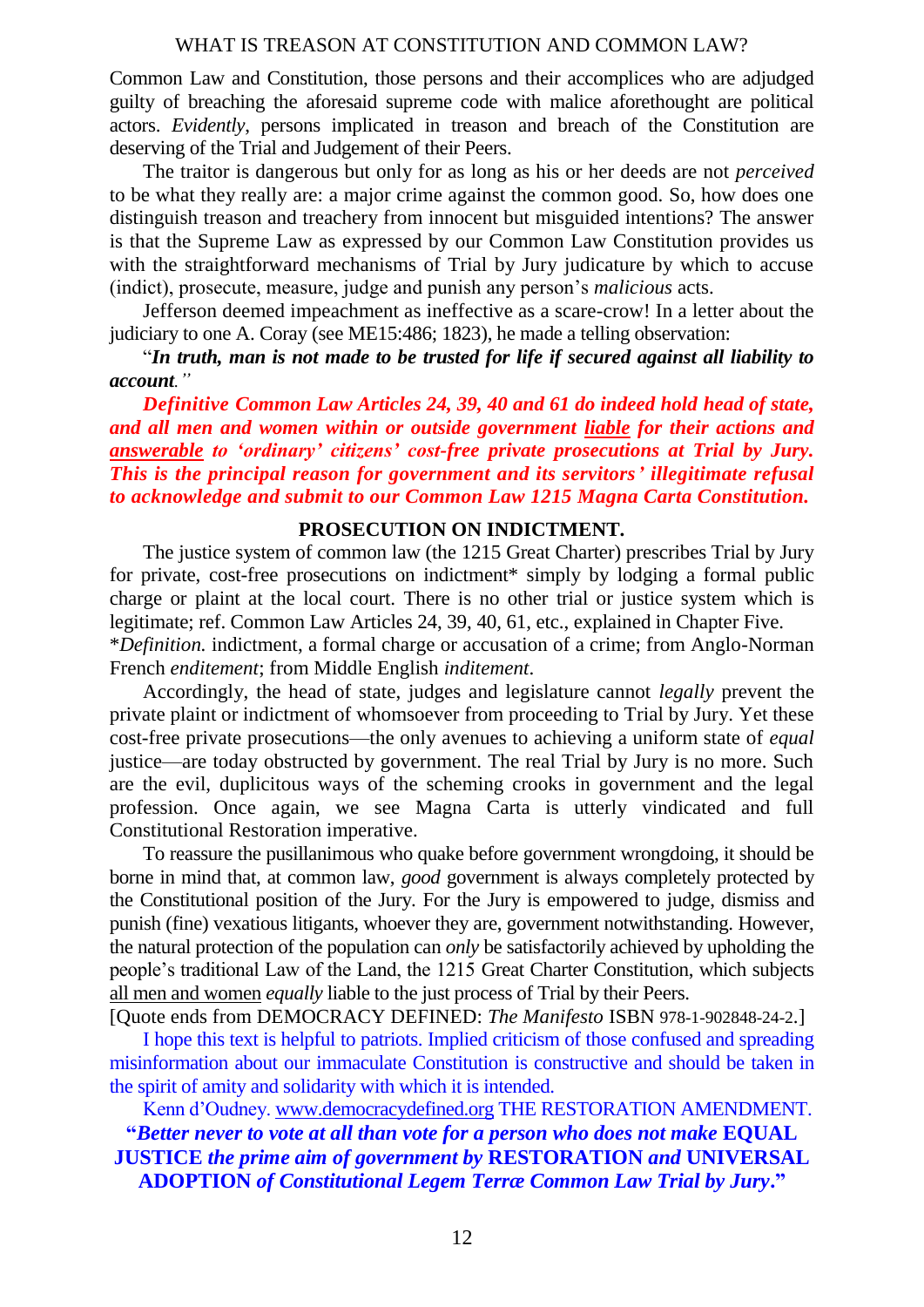**Kenn d'Oudney is the author of books and essays including the following: Kenn d'Oudney est auteur de livres et essais y compris les suivants: Kenn d'Oudney ist Autor von Büchern und Essays einschließlich der folgenden:**



#### **[DEMOCRACY DEFINED:](http://www.amazon.co.uk/Democracy-Defined-Manifesto-Kenn-dOudney/dp/1902848241/)** *The Manifesto***, ISBN 978-1-902848-24-2,**

**A Treatise for the Democracy Defined Restoration Campaign by Kenn d'Oudney.** 

**Softback, 266 large-size pages and E-book (Kindle).**

**The word 'democracy' is widely abused and 'defined' incorrectly. This extensively researched book explains how components of Constitutional Democracy have been suppressed by malefic statist interventions to produce the modern decline and the Illegality of the Status Quo. It sheds light on how democracy involves a variety of far-reaching issues, including political assassinations; the** 

**ætiology of anti-Semitism; fraudulent private banking practices; and the national issuance of interest-free currency and credit. The historical, legal and constitutional facts and quotations in this book establish the perennially** *subject* **and** *liable* **status of executive, legislature and judiciary to the universal timeless secular moral and legal tenets of equity and cost-free private prosecutions at Common Law Trial by Jury. Exposes fallacies of "constitutional" groups and individuals. Indispensable reading for anyone who wishes to uphold the West's cherished heritage of liberty and equal justice.** *The Manifesto* **reveals the theoretical and practical framework upon which the ideal human society is to be achieved.**

**"***I bought a copy of your excellent book from Amazon and I am impressed by both size and content. Frankly I haven't been able to put it down. Every home should have one and not just every law school but every secondary school should have one in its curriculum. I particularly enjoyed the 'Traitors to the People' chapter. The whole book is a fascinating read, well done***." John S., Swindon. (E-mail to DD.)**

**"***Your book is an absolute triumph! I now understand why the term 'Lawful Rebellion' grates with you. I genuinely believe that your book should be compulsory reading for every one of our elected representatives...not to mention our own supporters! So well done! Excellent book and a great source of reference.***"**

**Justin Walker, Campaign Co-ordinator, British Constitution Group.**

## **- REVIEWS OF THE ESSAYS UPON WHICH THIS BOOK IS BASED -**

**"***Thank you for your excellent work on Magna Carta. What a masterly exposition***." MAJOR JOHN GOURIET, Chairman, Defenders of the Realm; Battle for Britain Campaign supported by H.G. the Duke of Wellington; Edward Fox, OBE, and Frederick Forsyth, CBE.**

**"***I think it is certainly true that Keynesian economics, as put into practice, has handed the economic power of the West to a few men who now almost totally control it. Likewise, I agree that the trial by jury is an essential bulwark of democracy and justice against a bankers' tyranny. I congratulate you on disseminating the above points***." HIS HON. PATRICK S.J. CARMACK, Esq. Producer of The Money Masters video documentary. www.themoneymasters.com**

**"***The d'Oudney analysis is as insightful as it is comprehensive. It will stand for years to come as the definitive critique of the European Constitution prepared by Giscard d'Estaing and others. I look forward to sharing the d'Oudney analysis with my colleagues***." HOWARD PHILLIPS, Founder, U.S. Constitution Party, three-time Presidential nominee; Chairman of the Conservative Caucus.**